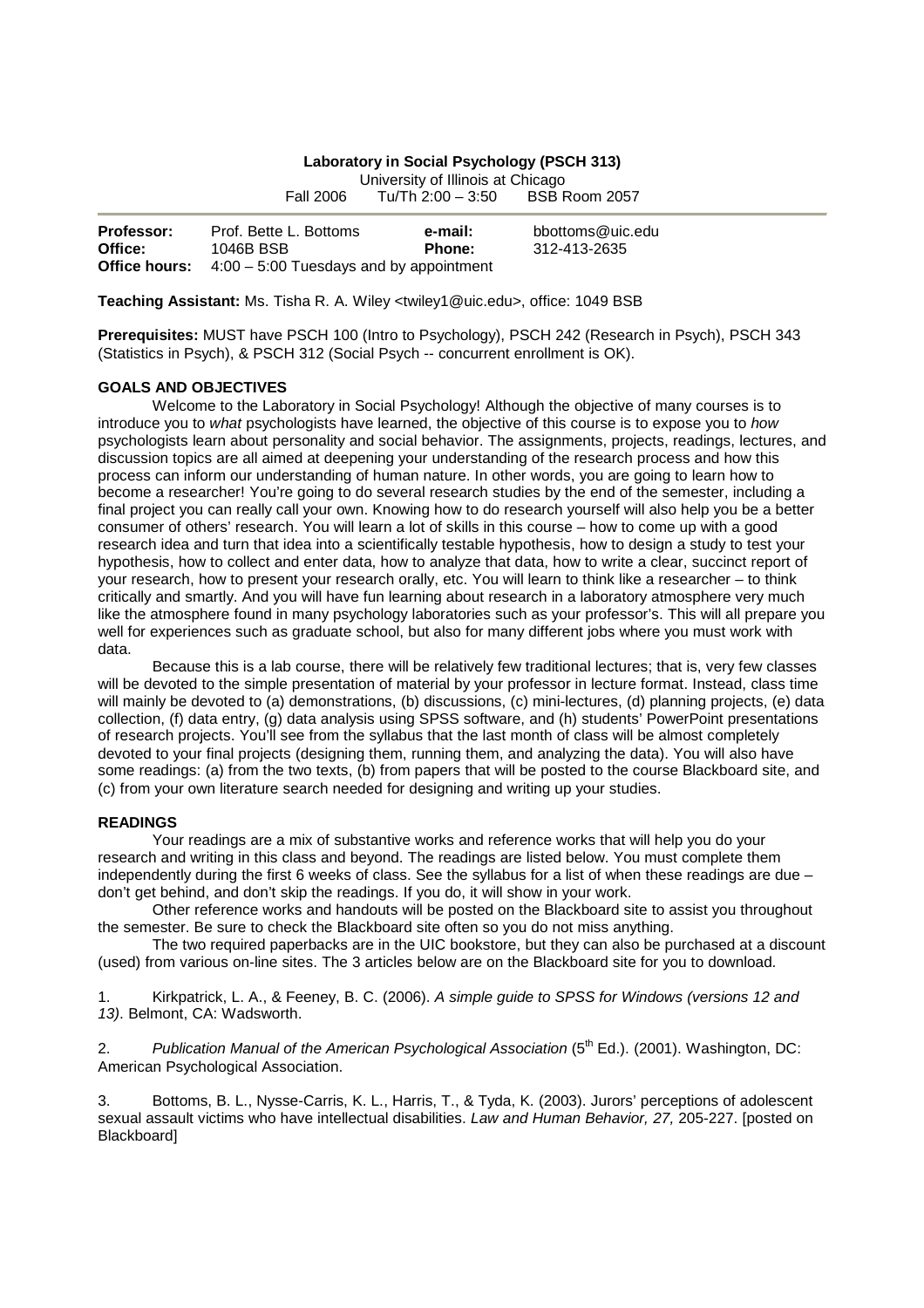4. McKenna, R. (1995). Chapter 2: Observational research on campus: (pp. 17 - 31). In The undergraduate researcher's handbook: Creative experimentation in social psychology. Boston: Allyn and Bacon. [posted on Blackboard]

5. McKenna, R. (1995). Chapter 12: Noninterventionist research off campus: Finding answers in the real world (pp. 207 - 225). In The undergraduate researcher's handbook: Creative experimentation in social psychology. Boston: Allyn and Bacon. [posted on Blackboard]

# **REQUIREMENTS AND ASSIGNMENTS**

Grading will be determined by the quality of your research projects and the effort that you devote to them.

**A General Note about Research Participation:** By enrolling in the course, you are agreeing to conduct your own research and to participate in research conducted by other members of the class, as well as research demonstrations conducted by the instructor and TA. Research participation, in other words, is a part of the normal educational practices in this class, and not a part of formal research that will generate data that will be presented or published or otherwise generalized.

**I. Class Participation (13%).** To a greater extent than most other classes, this course requires you to be an active participant; therefore, regular attendance is crucial. In addition, we will run studies and demonstrations in class, so it is also important that you show up for class on time and that you contribute your part of data for projects on time. Further, when you are in class, you will be expected to contribute meaningfully to class discussions. In terms of grading, participation and attendance will make up 13% of your final grade (participation will be graded  $A - F$ ). If you miss class: For each of the first three unexcused absences, you will lose 1% (from the 13%). For more than 3 unexcused absences, you will lose at least 10% (from the 13%), which equals one letter grade for the class. You will also loose participation points for doing stuff like surfing the internet or reading email during class (see class expectations under "Misc" below). Actually, you'll just be asked to leave.

**II.** Worksheet Describing the Bottoms et al. study (2%). You'll need to read the Bottoms et al. study and complete a worksheet that helps you pull out the most important aspects of the research. This prepares you for the replication/extension study. This is **due Sept. 7.**

**III.** Research projects: In addition to one or more in-class studies that we will do together as demonstrations, you will complete these 4 major research projects. See Course Schedule for due dates of associated written and oral presentations of these projects.

**a. Replication/ Extension Study (25%).** The first project will be an experiment on a topic suggested by the professor but designed together in the classroom. Specifically, it will be an extension of the research investigating jurors' perceptions of child witnesses that you will read about (the Bottoms et al., 2003 article that is assigned). You will gather the data outside of class from a few of your friends or family members, then we will work together to enter and analyze the experiment data. You will work in groups of 3 to 4 people, but each person will independently write a separate APA-style paper describing the experiment (7 to 10 pages of text, not including title page, references, tables, and/or appendices). Two drafts of this paper will be required: (1) an initial draft, **due on Sept. 26**, which will be edited and handed back to you within one week, and (2) a final version **due on Oct. 10**.

**b.** Survey Design Exercise. Together in class one day, we will design a survey to measure something related to satisfaction (e.g., worker satisfaction or client satisfaction) in an organization (a company or social service agency). There will be no resulting paper, presentation, or grade. This is an exercise to teach you a skill commonly needed in various workplaces.

**c. Unobtrusive Observational Study (25%).** The third research project will involve the analysis of data that you collect through unobtrusive observation. With the professor and TA's help, and the help of the 2 useful chapters by McKenna (1995), you will think up, design, conduct, and analyze this study, in groups of 3 to 4 students. Each group will propose its idea (by completing the proposal form in the McKenna chapter), conduct the study, then give a 15- to 20-minute oral presentation of the project using PowerPoint in class. This presentation will be graded. Each member of the group will receive the same grade based on the presentation, so group members should work together to ensure that the presentation is as professional as possible. You will not have to write a long APA-style paper for this project; instead, you will hand in your PowerPoint slides along with the notes from your talk (written on the slides at the bottom), and you will give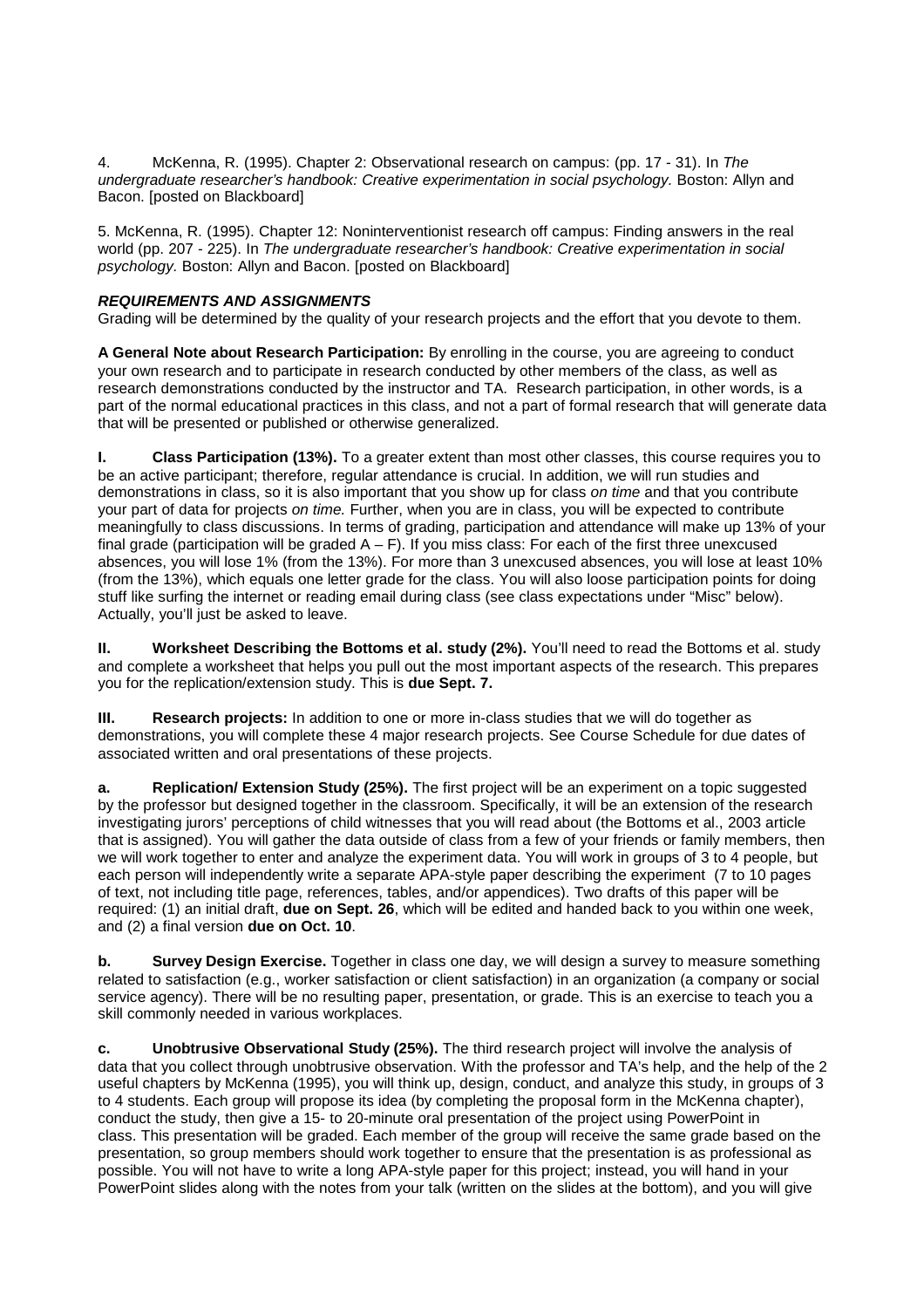us a 1-page report summarizing your role in it on. The talks will be given (and the copy of the presentation and 1-page report) will be **due Oct. 31.**

**d. Final Project (35%).** The final project will also be completed in groups of 3-4 people. It will be more independent than the first 3 projects, but your professor and TA will still help you get started. For this project, you will think up, design, propose, conduct, and analyze a study of your own. You will choose the topic under study. You may choose to pursue (a) something you were curious about based on your other projects, (b) an extension of published research, or (c) a neat idea of your own creation. (Keep in mind that your idea must be rooted in some existing social psychological theory.) It can be an experiment, an archival study, a survey, or an observational study. Note: Please keep a "research ideas journal" starting on the first day of the class, and jot down all thoughts related to possible studies. By the time this project rolls around, you will probably already have several ideas!

 Your participants will be other class members, and perhaps other people from around the university if necessary. The first subjects you run should be other class participants. It takes a few subjects at first to work out the kinks and determine if the study is going the way it should. These are called "pilot subjects." If all goes exactly right, then you can keep these data for "real." But usually you will find that something, even little, about your procedure or materials needs tweaking. Then you toss out those subjects and revise your procedure, and run it again. Also, note that if your classmate is not naïve to your research idea, then you can still run them, but you must count this only as pilot data.

 Each group must write a brief (2-page) project proposal, accompanied by a consent form. This is due by **Nov. 9**. Data collection cannot begin before this is approved by the professor or TA.

 During the last week of class **(Dec. 7),** each group will give a 15- to 20-minute PowerPoint presentation of the research, which will be graded. (Hand in a copy of the slides with your talk notes at the bottom.) You may also hand in a brief report of your role in the project if you like.

 Also, each team member will independently write and turn-in a final APA-style paper describing the study. You may see the TA or professor for comments on a preliminary draft, if you do so before the last day of class. The final paper is due **Dec. 11** (first day of exam week). This paper must be the team member's individual work – do not work on the paper as a team. Of course, much of the paper will have been planned as you construct your powerpoint presentation with your partners. However, do not get lulled into thinking that your powerpoint presentation notes constitute a paper. The paper will look a LOT different. This final paper must be really, really good, because it will be graded with higher standards than anything you have produced thus far. It must take the form of the very first paper you wrote (the replication/extension study), but it must be better. You will have learned a lot since you wrote that first paper, so we'll expect far more from you in the final paper, in terms of content first and foremost, but also in terms of style. This paper is the culmination of all that you have learned in this class, so we expect you all to shine!

## **Grading**

15% Attendance, participation, and sincere effort

- 2% Worksheet describing the Bottoms et al. study
- 5% First paper draft (replication and extension study)
- 20% First paper (replication and extension study)
- 25% Observational study project (proposal sheet from McKenna chapter, final presentation)
- 10% Final project presentation
- 25% Final project paper

==== 100%

Grading will be according to a 100-percentage scale:  $90 - 100\% = A$ ;  $80 - 89\% = B$ ;  $70 - 79\% = C$ ; 60 – 69% = D; below 60% = Failure. (Normal mathematical rounding rules apply: e.g., 89.4 = 89; 89.5 = 90.) You will always know exactly where you stand because there is no "curve."

Note: Don't fear the group grading – your professor expects everyone to do well and there will be plenty of opportunity for you to illustrate your own work as well as your ability to work effectively in group situations. It is actually quite easy for the professor and teaching assistant to see the relative amounts of work done by various group members, so if someone is not pulling his or her weight in your group, we will notice and grade accordingly if necessary.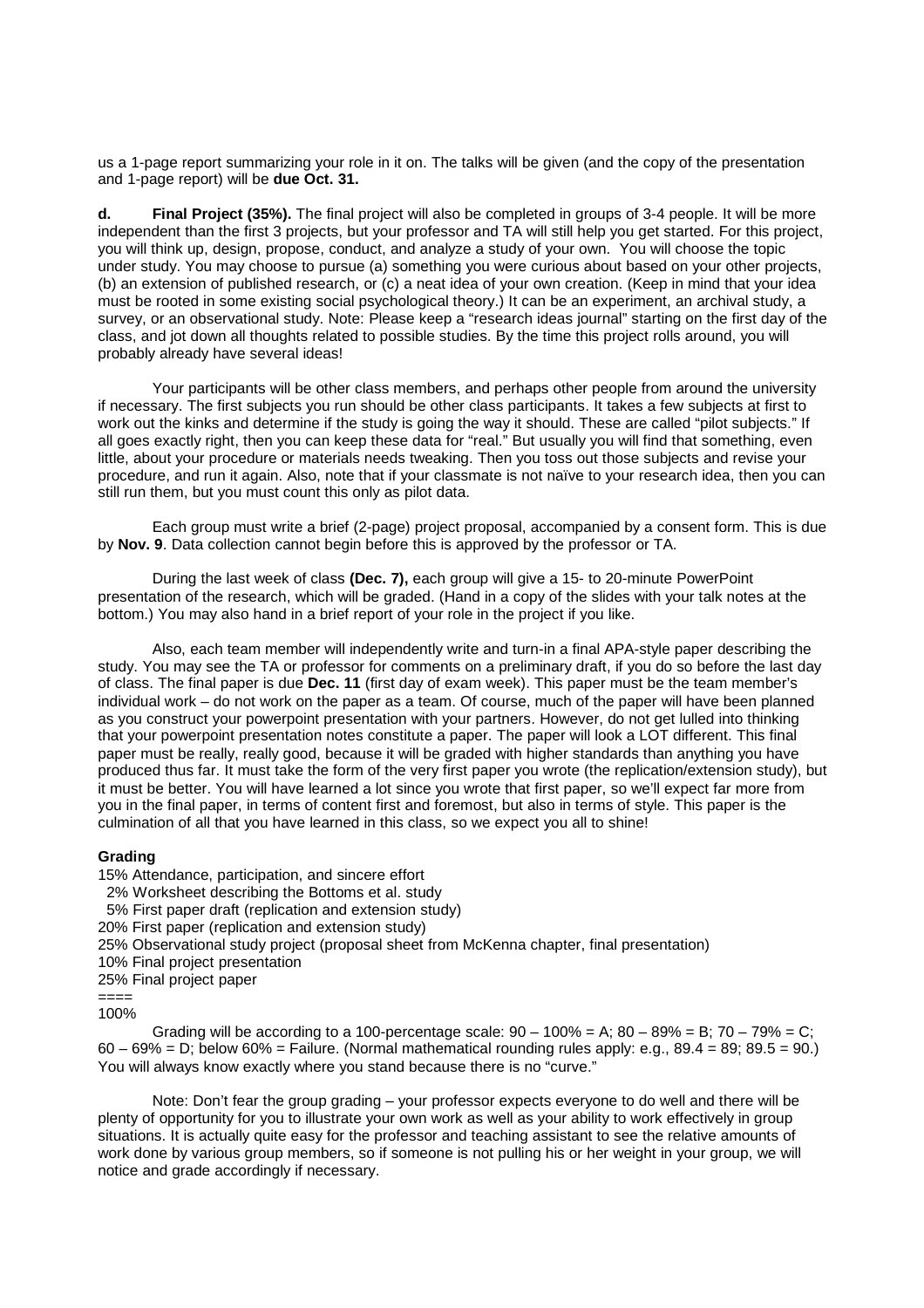### **Miscellaneous**

1. To be fair to all students, there are no exceptions to any policies except as noted in this syllabus, so read this syllabus and all assignments and readings carefully. Importantly, **no late work will be accepted** – not at all, not even for partial credit. The only exception is if you unfortunately experience a documented personal emergency (e.g., serious personal illness or family death). If you do, e-mail or phone Professor Bottoms *immediately*. She will work with you to help you complete your assignments. Otherwise, no "incompletes" will be given, and late work (e.g., papers) will not be accepted. Papers will be accepted early. 2. Students who miss classes are still responsible for all notes, announcements, and handouts for that

class. If you miss a class, you should get the notes from another student. The professor reserves the right to give unannounced extra credit for in-class assignments or unannounced quizzes. There are no makeups for missing these opportunities or for missing class demonstrations, projects, etc. that occur during class time.

3. In fairness to the vast majority of students who take their college career seriously, no form of cheating will be tolerated. If you cheat on any assignment in this class you will fail the entire class and judicial charges will be filed. Cheating includes, but is not limited to, any form of plagiarism, which includes taking others' ideas and claiming them as your own, copying the words or ideas of a fellow student or any other author in your papers, copying even short phrases from written work that you are using as a reference (even if you cite it properly), handing in work you have handed in for another class, handing in papers you've gotten from the internet or other students, etc. Cheating also includes misrepresenting the amount or type of work you have done on a project, making up data instead of collecting it scientifically, etc.

4. Asking questions during class is always welcomed! But, although it may seem absurd to have to say this for a university course, talking to other students during lecture disrupts the classroom, bothers other students, and distracts the professor. Other disruptive behaviors include coming to class late, leaving class early, eating or drinking in class (not allowed in our computer classroom), using your cell phone in any way (turn it completely off), using the internet in any way that is not linked to the lecture (including checking your email or looking at My Space listings, etc.). So, please be respectful, and understand that anyone who disrupts the classroom in these or other ways will be asked to leave the classroom and dropped from the course.

5. Your professor is happy to accommodate disabilities. In keeping with university policy, students who need accommodations for access and participation in this course must register with the Office of Disability Services: 312-413-2103 (voice) or 312-413-0123 (TTY). See the professor right away to discuss.

6. If you have any problems or concerns throughout the class, Professor Bottoms and Tisha Wiley are here to help you. Please come see us, before it's too late at the end of the semester. We will work with you closely during class, and we will be available if you need us during office hours (or by appointment if you have another class during our office hours). We care about teaching, and we care about you. But, please remember that we have many other job obligations, so as much as we'd genuinely like to help, it's just impossible for us to accommodate you on very short notice (like the day before a paper is due).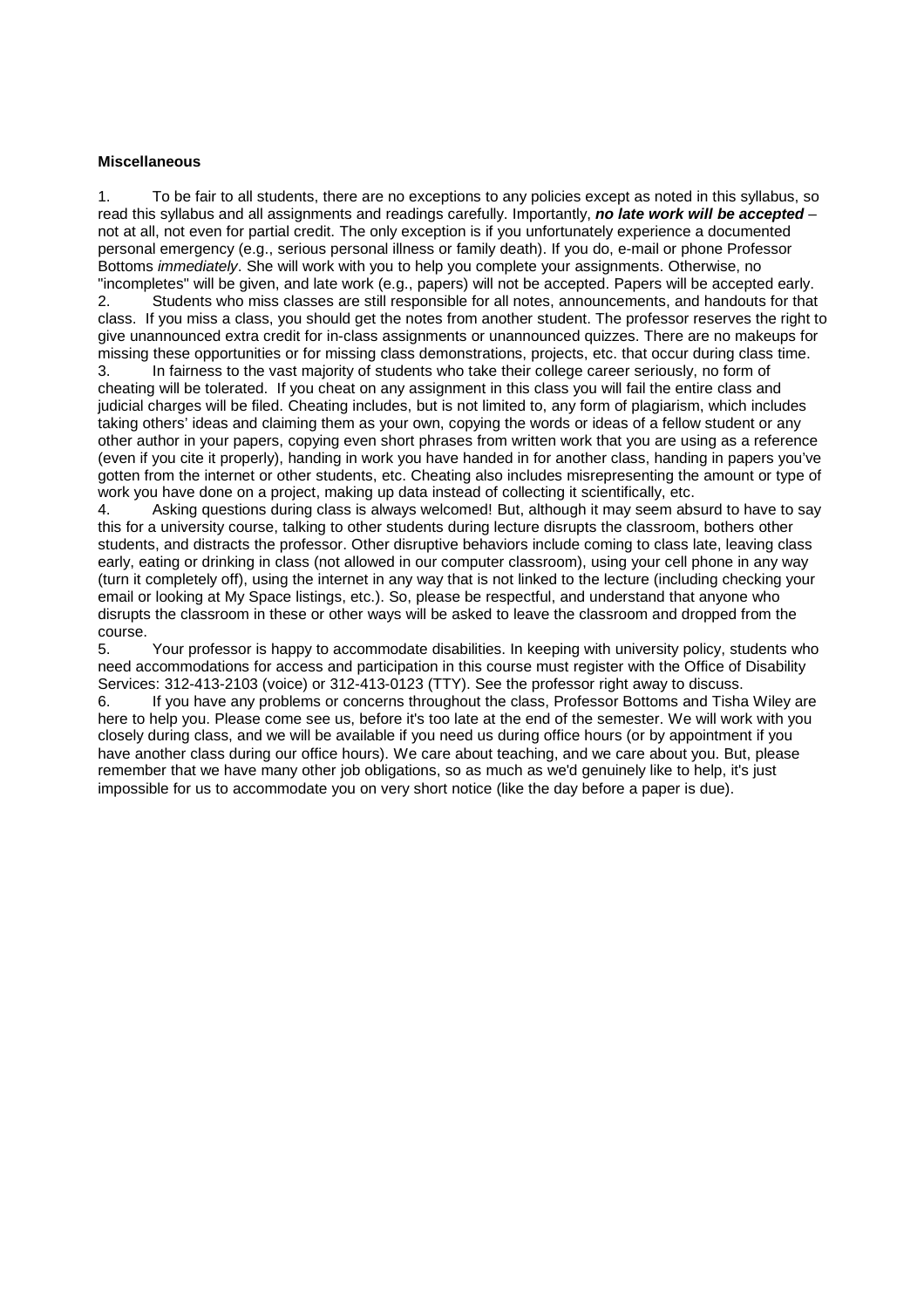# **Tentative Schedule**

|                                     | Teritative Scriedule<br>(Readings should be done before the first day of the week listed. Due dates are bolded.)                                                                                                                                                                                                                                 |
|-------------------------------------|--------------------------------------------------------------------------------------------------------------------------------------------------------------------------------------------------------------------------------------------------------------------------------------------------------------------------------------------------|
| Week 1 - Aug. 29, 31                | -- Intro to course and professor's/TA's/former students' research.<br>-- Research methods review.<br>-- Brief in-class experiment.                                                                                                                                                                                                               |
|                                     | <b>READINGS:</b><br>1. Kirkpatrick & Feeney (2006). Chapters 1-8, 11, 13, 14, Apx. A, B [very short<br>chapters -- read them in the first two weeks.]<br>2. APA Manual: Introduction, Ch. 1, proofreading marks on p. 337-338                                                                                                                    |
| Week 2 - Sept. 5, 7                 | -- Brief in-class experiment, cont'd.<br>-- Tutorials on SPSS, PowerPoint, APA Style<br>-- Intro to First Project (Replication/Extension Study): Research on juror decision<br>making. Discussion of Bottoms et al. (2003) paper starts on Sept. 7. Worksheet on<br>this article due on Sept. 7.<br>-- First Project design and data collection. |
|                                     | <b>READINGS:</b><br>1. Bottoms et al. (2004) article [As you read, think of related research ideas.]<br>2. APA Manual: Ch. 2 [very important]                                                                                                                                                                                                    |
| Week 3 - Sept. 12, 14               | -- First Project data collection, data entry, and analysis.<br><b>READING:</b><br>1. APA Manual: Ch. 3 [just skim this chapter for relevant parts and to gain an                                                                                                                                                                                 |
| Week 4 - Sept. 19, 21               | understanding of where to look in the future for specific issues]<br>-- Continuing work on First Project.<br>-- Research ethics: Discussion of UIC IRB forms and consent procedures and<br>documents.                                                                                                                                            |
|                                     | <b>READINGS:</b><br>1. APA Manual: Chs. 4, 5, 8: pp. 348-355, & Apx. C [just skim these chapters for<br>relevant parts and to gain an understanding of where to look in the future for specific<br>issues.] Note the usefulness of the sample paper on pp. 306-320.                                                                              |
| Week 5 - Sept. 26, 28               | -- Continuing work on First Project and ethics discussion, if necessary.<br>-- Survey Design: In-class discussion of surveys.<br>First Project report -- first draft due Sept. 26                                                                                                                                                                |
| Week $6 - Oct. 3, 5$                | -- Intro to unobtrusive observational research, discussion of McKenna chapters.<br>-- Plan observational research projects.<br><i>READING:</i><br>1. Chapters 2 & 12 from McKenna [As you read, jot down research ideas that build on                                                                                                            |
| Week 7 - Oct. 10, 12                | those discussed in the chapter.]<br>-- Plan and conduct observational research projects.<br>-- First Project report - final paper due Oct. 10                                                                                                                                                                                                    |
| Week 8 - Oct. 17, 19                | -- Analyze observational project data. Prepare presentations.                                                                                                                                                                                                                                                                                    |
| Week 9 - Oct. 24, 26                | -- Analyze observational project data. Prepare presentations.<br>-- Begin thinking of ideas for Final Project: Hand in a list of general topics you would<br>like to study.                                                                                                                                                                      |
| Week $10 - \text{Oct } 31$ , Nov. 2 | -- Observational research group presentations: Oct. 31 (hand in printed<br>PowerPoint presentation & report of your role in project)<br>-- Final Project Preparation: Groups meet with each other and Instructor & TA<br>to pick topic & begin to plan the research design. Come to class with potential<br>research ideas.                      |